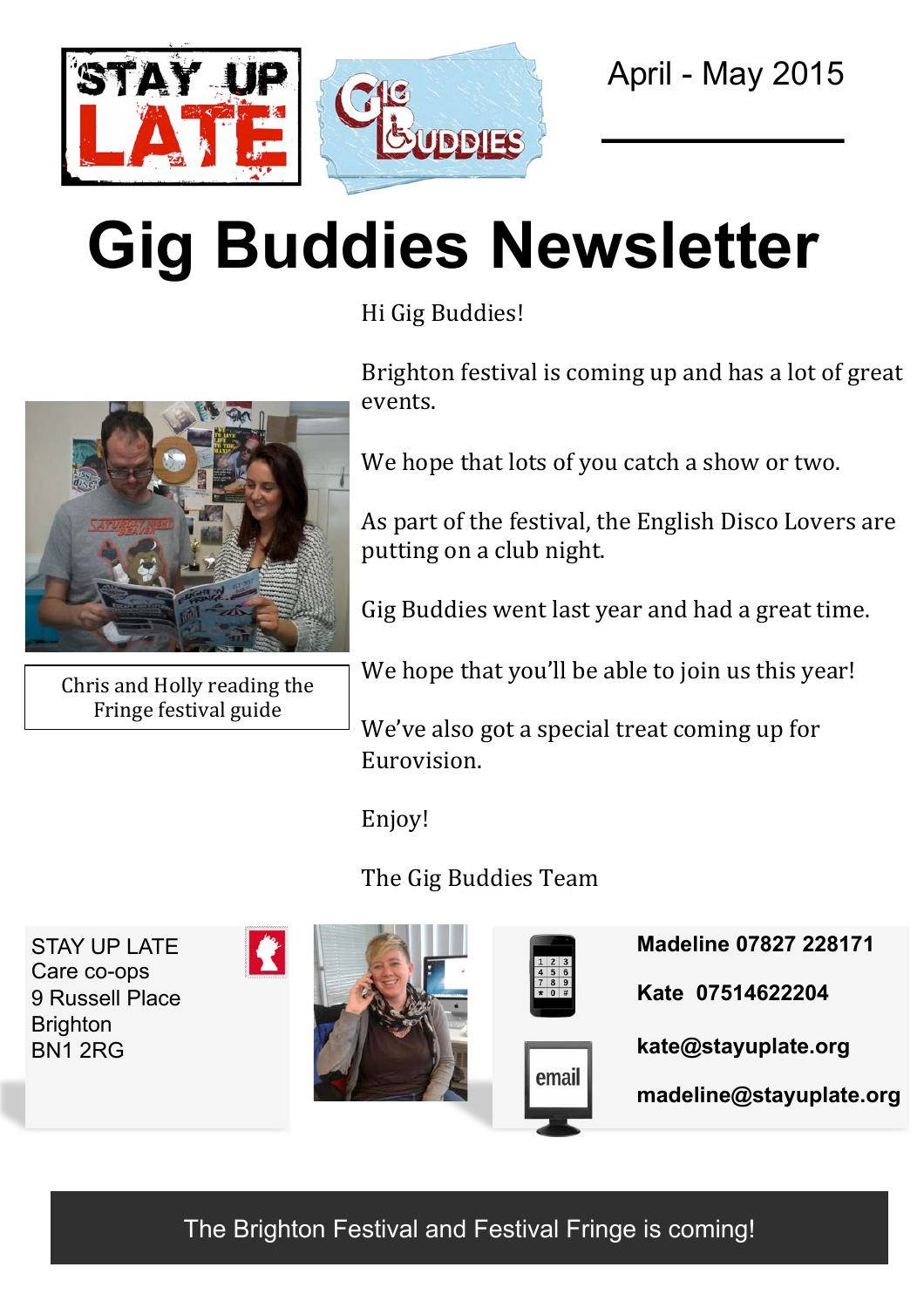### **Gigs of the Month**

All events listed are fully accessible



#### **APRIL - WORTHING - GIG What kind of event is it?**

Local bands playing rock, punk and grunge music. It's a monthly night called #NOISE ALERT 

**What bands are playing?** Echo & the Beats, Buddha Blood and Sonny

**When?** Friday 24<sup>th</sup> April 7.30pm

**Where?** Richmond Room, Assembly Hall, Worthing 

**Tickets:** Cost £6 (disabled customers and carers or gig buddy volunteers cost  $E2.40$ . It's advisable to bring proof of disability or gig buddy ID)

You can book tickets by calling 01903206206 

**MAY – BEXHILL- GIG DIANE CLUCK Who is playing?** A folk singersongwriter. Beautiful, chilled-out songs.

**When?** Monday 4<sup>th</sup> May, 8pm

**Where?** De La Warr Pavilion. Marina, Bexhill on Sea. East Sussex TN40 1DP

**Tickets:** Cost £12 / carers free

**You can book tickets by calling** 01424 229 111





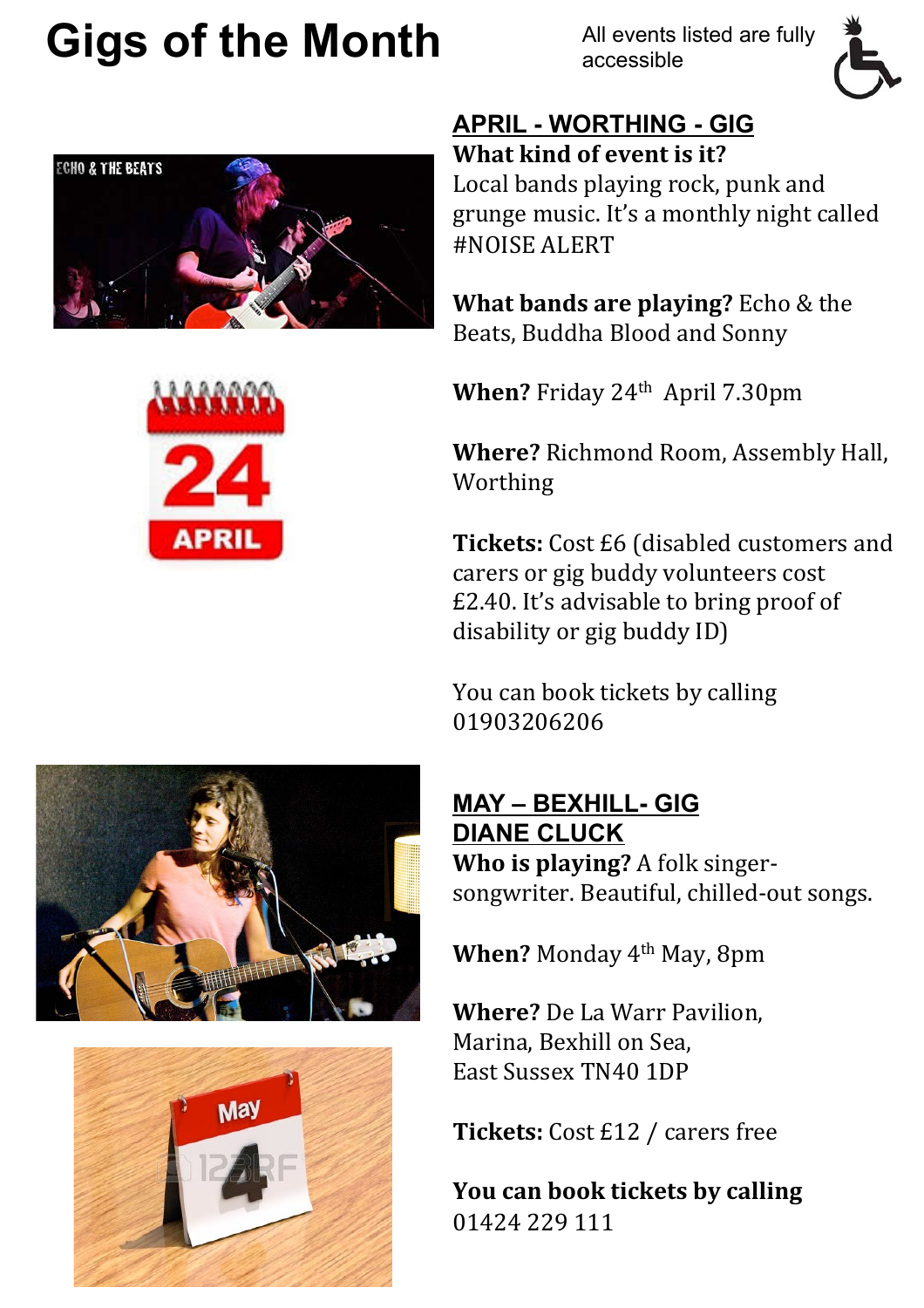





### **MAY– BRIGHTON – CLUBBING**

**What kind of event is it?** A special event as part of Brighton Festival – Classic and Underground disco in the beautiful Brighton Spiegeltent. 

The English Disco Lovers are a fun antiracism, anti-fascism campaigning disco group.

**When?** Sunday 24<sup>th</sup> May, at 11pm Meet at 10pm at Brighton Spiegeltent bar

**Where?** Brighton Spiegeltent, Old Steine Pleasure Gardens, Brighton, East Sussex. BN1 1GY

#### **Tickets:** £6 / carers are free

You can book tickets by calling 01273 917272 or Gig Buddies staff can book them for you.

Please bring somebody to support you if you require support.

If you need a lift home to Lewes or somewhere outside of Brighton, please contact Madeline and we will try to arrange this for as many people as possible.

**MAY – EASTBOURNE – MEET-UP What kind of event is it?** We are going to hold meet-ups once a month for Gig Buddies to plan their evenings out together.

We will provide some sharing platters, but if you would like a proper meal you will need to buy this.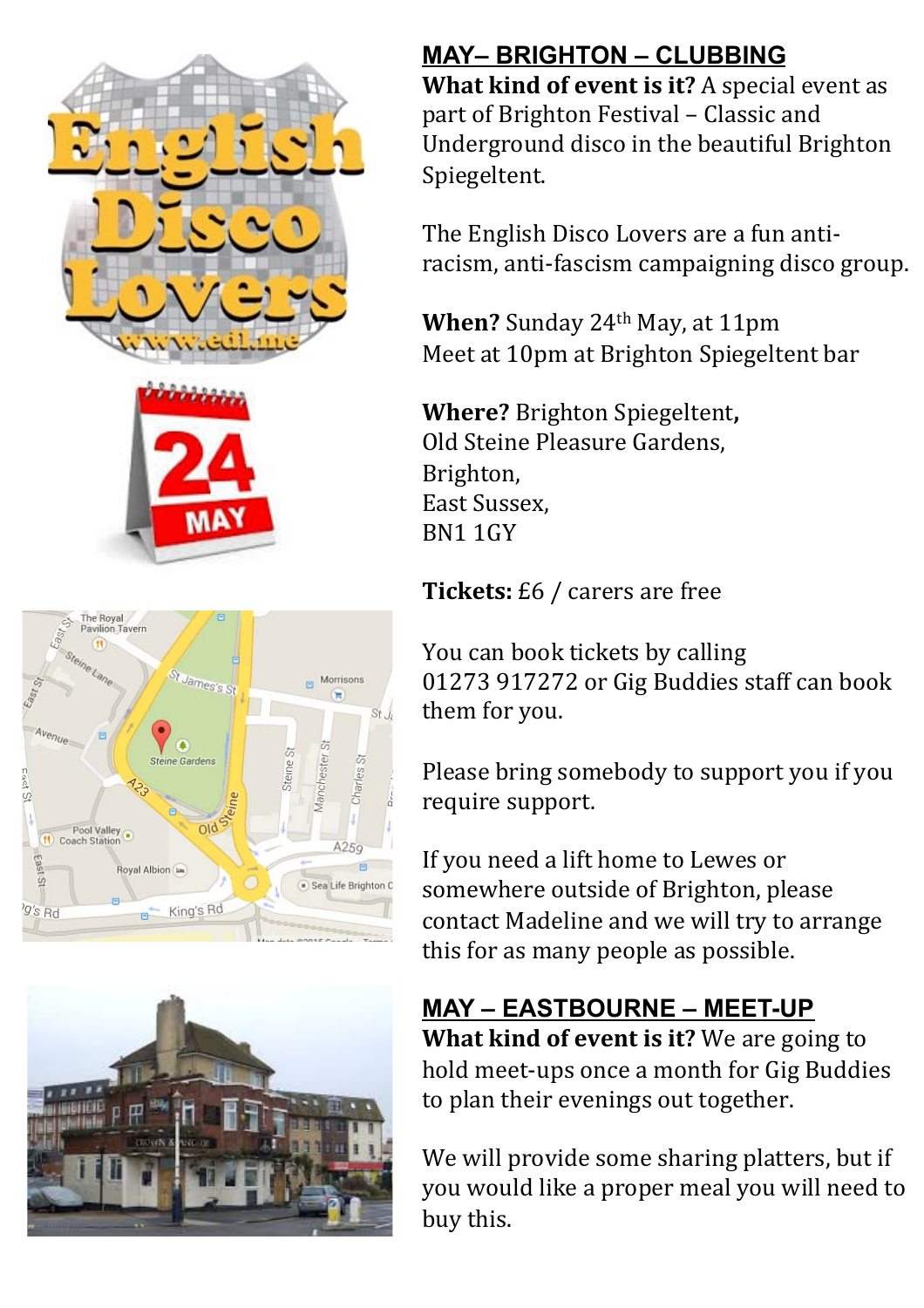





**What bands are playing?** No live music at this one, just a meet-up in the pub!

**When?** Tuesday  $12<sup>th</sup>$  May,  $7<sub>pm</sub> - 9<sub>pm</sub>$ 

**Where?** The Crown and Anchor, 15-16 Marine Parade Eastbourne, East Sussex BN21 3DX

#### **MAY – BRIGHTON – EUROVISION CELEBRATION What kind of event is it?** A party to celebrate Eurovision.

The Finnish Eurovision entry is the band Pertti Kurikan Nimipäivät (PKN for short) who have learning disabilities.

Gig Buddy Luc Eisenbarth is a member of Zombie Crash, who toured with PKN.

Luc is hosting a party for Gig Buddies and their friends to celebrate PKN in Eurovision. 

Luc will send you a separate **invitation to this event by email if you use email, or by post.** 

**What bands are playing?** Music and details to be confirmed

**When?** May 19<sup>th</sup> 2015, *time to be confirmed* 

**Where?** To be confirmed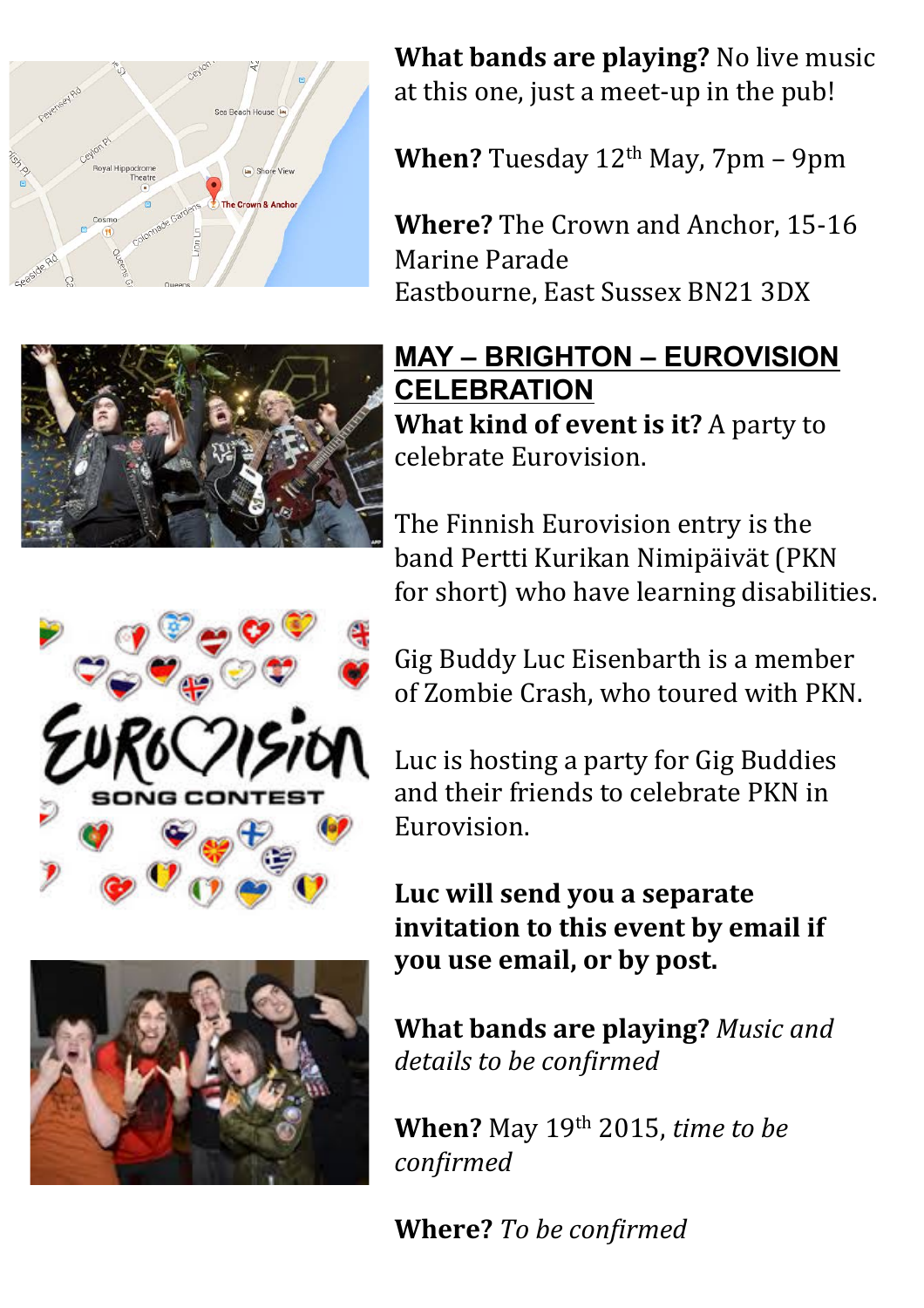### **Berhana and David join the Stay Up Late staff team**

David and Berhana are doing an internship for 10 weeks helping Paul, Kate, Holly and Maddie in the new office.

We are working on making films and editing and helping with interview new gig buddies.



# **Gig Buddies film**



We are working on a short film to introduce Gig Buddies to people who don't know about the project.

If you would be willing to let us come and interview you on a night out with your buddy, please get in touch.

David and Berhana

### **INTERVIEW: Once**

**Claire was interviewed by Berhana about her recent trip with her Gig Buddy, Imogen** 

**WHERE DID YOU GO WITH YOUR GIG BUDDY?**  *London* **WHAT DID YOU SEE WHILST YOU WERE THERE?**  *A show called 'Once' at the theatre.*

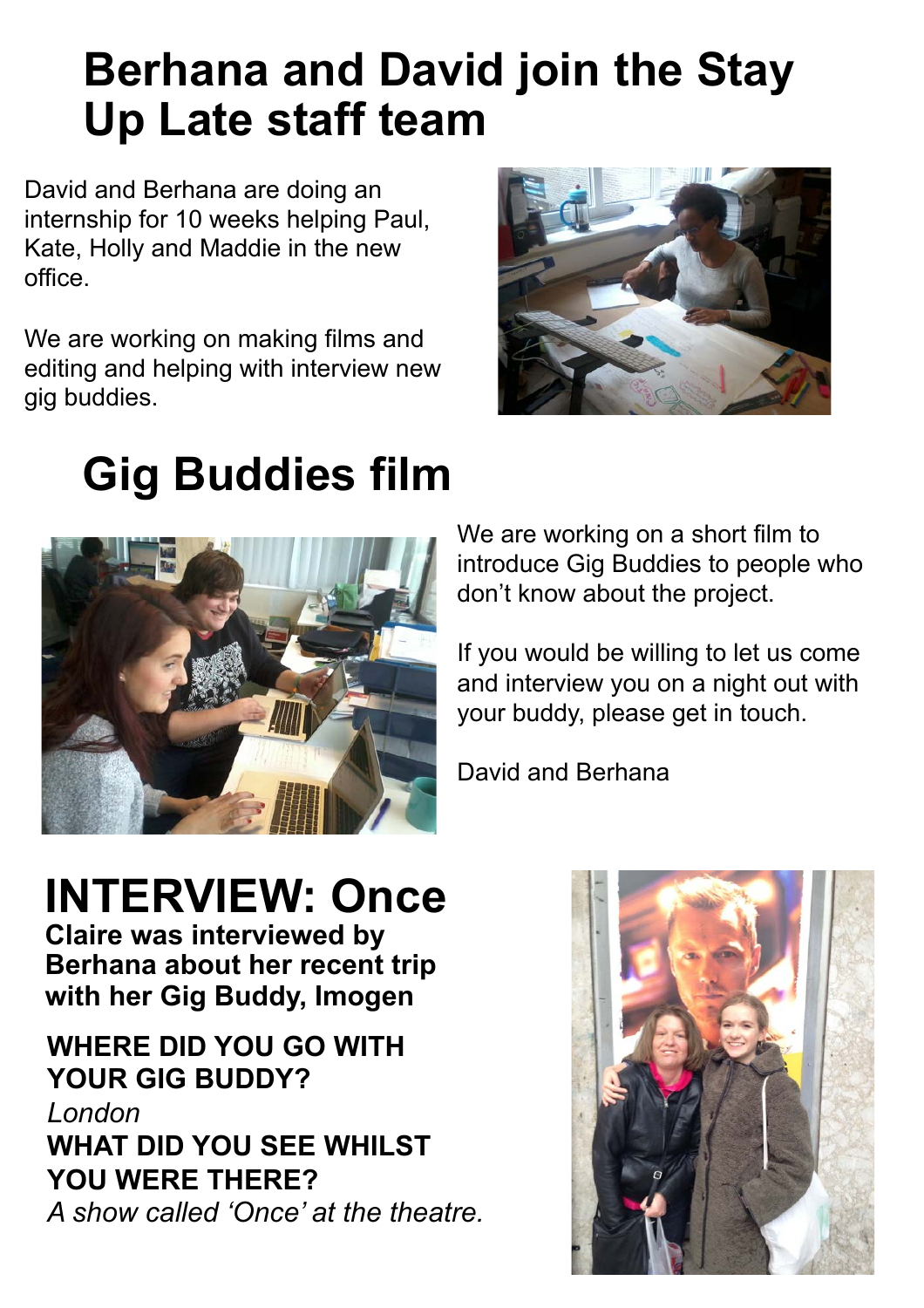*It was about a girl and a boy.*  **HOW DID YOU GET THERE? WAS THERE ANYONE FAMOUS IN THE SHOW?**  *Ronan Keating from Boyzone.* **WAS THERE ANYTHING YOU DIDN'T LIKE?**  *I wasn't allowed to take photos but I got a t-shirt.* **WOULD YOU GO AND SEE IT AGAIN?**  *Yes definitely!*

### **BAND REVIEW By David Briggs**

On the 20th of March me and my gig

Funeral for a Friend are a Welsh post – hardcore band from Bridgend who formed in 2001. I used to listen to them back in the day and they were well known.

When me and Alex arrived at the venue we were very surprised how empty it was. But as the night unfolded it began to get more busy.

Before the main band came on they had some support bands on that were OK. One of the bands had a female lead singer and I liked how she sang (shouted!)

The main band came on (Funeral for a Friend) and were amazing and they played some songs I knew and I sang along. We had a good view and my legs where aching from standing up so I sat on the stage with the band performing around me which I thought I would get moved for but I didn't.

I had a great time with Alex at our first gig, hope we have more to come!

buddy Alex went to see a band called Funeral For A Friend at the Haunt in Brighton.





# **WHAT WAS IT ABOUT?**

### *By Train*.